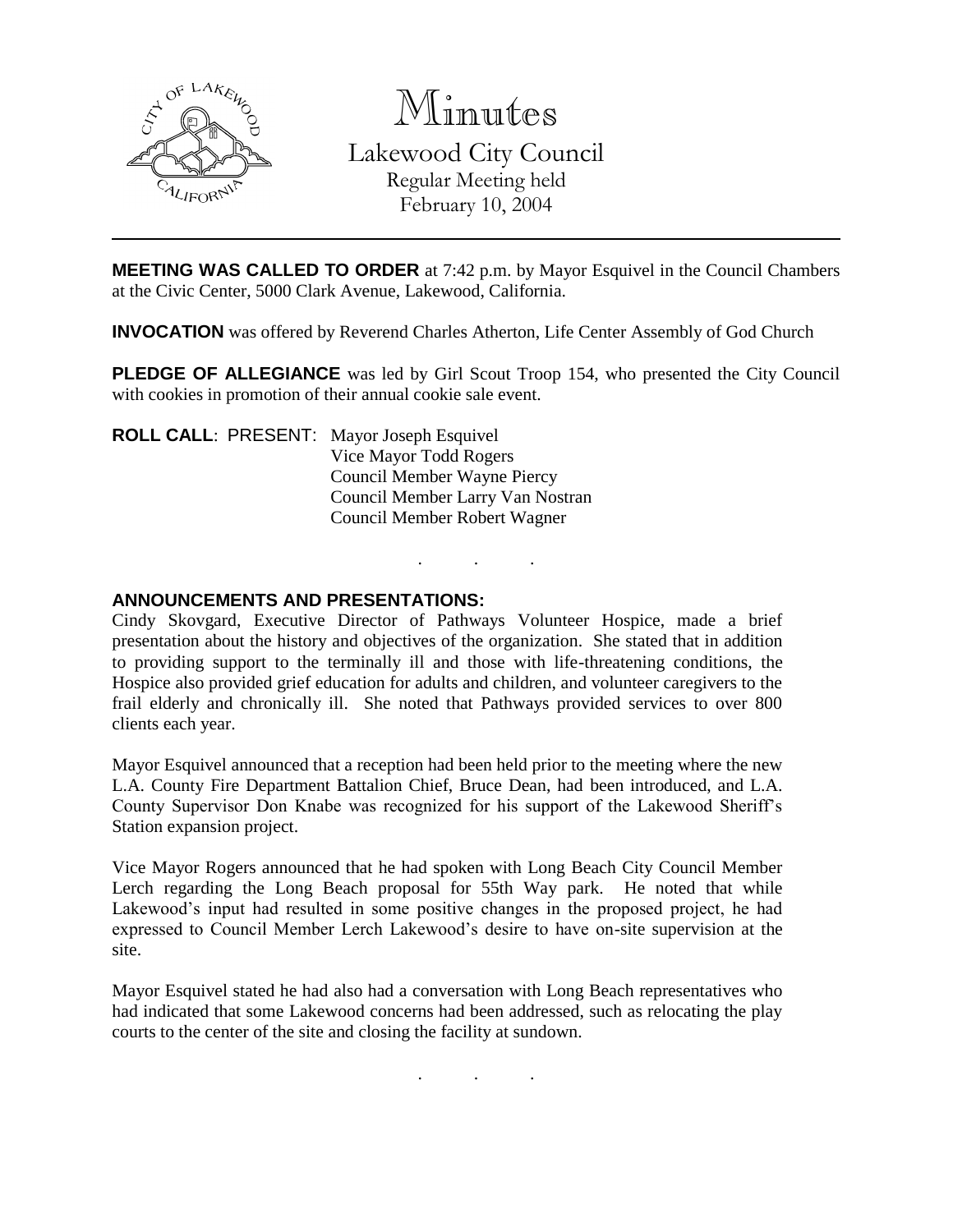City Council Minutes February 10, 2004 Page 2

# **ROUTINE ITEMS:**

COUNCIL MEMBER PIERCY MOVED AND VICE MAYOR ROGERS SECONDED TO APPROVE ROUTINE ITEMS 1 THROUGH 4.

- RI-1 Approval of Minutes of the Meetings held January 13, and January 27, 2004
- RI-2 Approval of Personnel Transactions
- RI-3 Approval of Registers of Demands dated January 22, and January 29, 2004
- RI-4 Approval of Taper Foundation Grant Request for Legends of Lakewood Structure

UPON ROLL CALL VOTE, THE MOTION WAS APPROVED:

AYES: COUNCIL MEMBERS: Piercy, Rogers, Van Nostran, Wagner and Esquivel NAYS: COUNCIL MEMBERS: None

# **3.1 • AMENDING JOINT EXERCISE OF POWERS AGREEMENT FOR JOB TRAINING COORDINATION TO INCLUDE THE CITY OF PARAMOUNT**

. . .

Council Member Wagner stated that the Southeast Los Angeles County Workforce Investment Board had been formed for the purpose of providing job training on a regional basis, using available Federal funding. He advised that the proposed amendment to the existing joint powers agreement was to allow the City of Paramount to become an additional member city. He concluded by recommending the City Council adopt the proposed resolution to approve the amended agreement including the City of Paramount.

RESOLUTION NO. 2004-5; A RESOLUTION OF THE CITY COUNCIL OF THE CITY OF LAKEWOOD APPROVING THE THIRD AMENDED AND RESTATED JOINT EXERCISE OF POWERS AGREEMENT WITH THE INCLUSION OF PARAMOUNT AS A MEMBER CITY OF THE SOUTHEAST LOS ANGELES COUNTY WORKFORCE INVESTMENT BOARD

COUNCIL MEMBER WAGNER MOVED AND COUNCIL MEMBER VAN NOSTRAN SECONDED TO ADOPT RESOLUTION NO. 2004-5. UPON ROLL CALL VOTE, THE MOTION WAS APPROVED:

AYES: COUNCIL MEMBERS: Piercy, Rogers, Van Nostran, Wagner and Esquivel NAYS: COUNCIL MEMBERS: None

. . .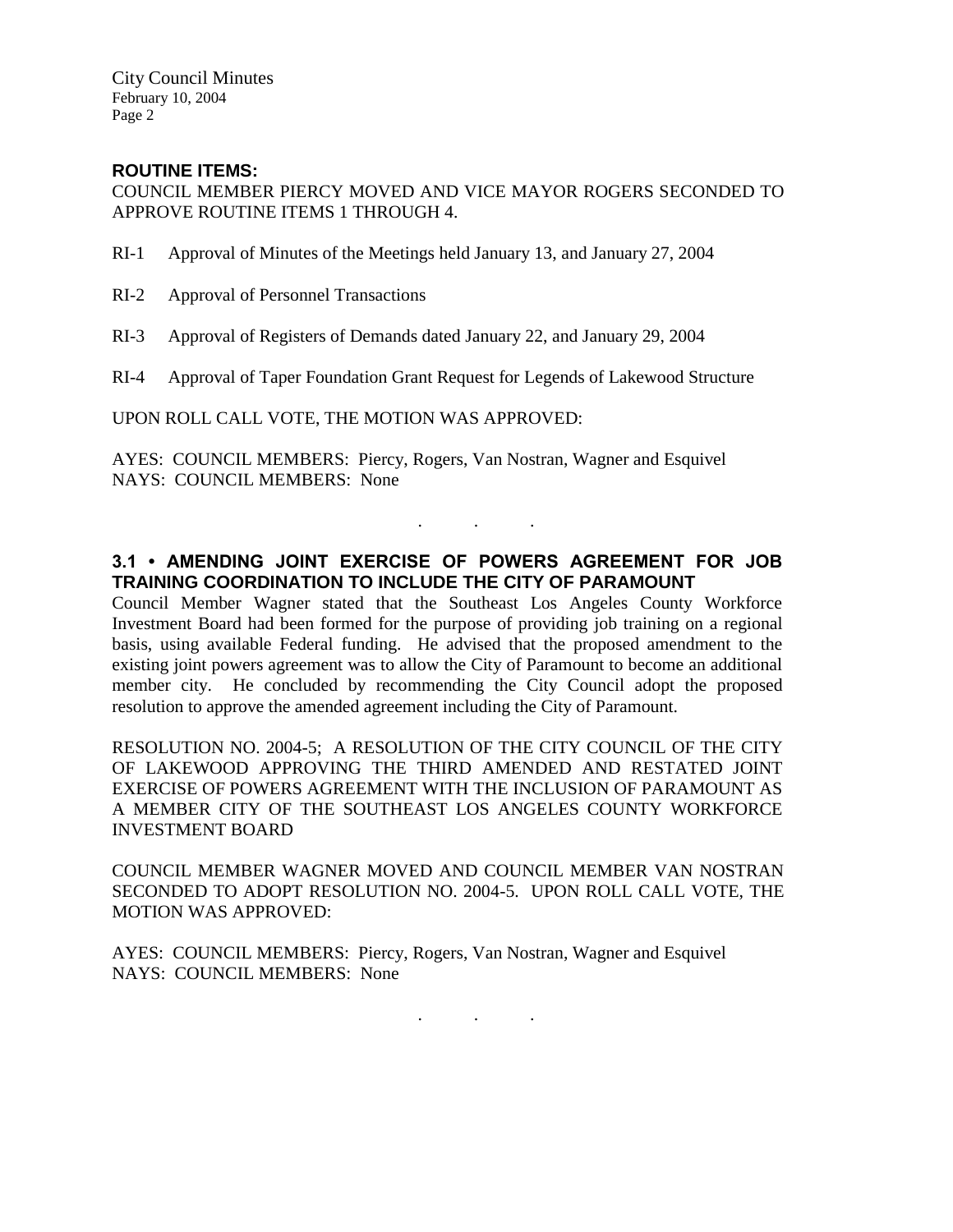City Council Minutes February 10, 2004 Page 3

### **WRITTEN COMMUNICATIONS:**

CORRESPONDENCE FROM THE BELLFLOWER UNIFIED SCHOOL DISTRICT REGARDING THE SCHOOL COMMUNITY POLICING PARTNERSHIP PROGRAM Captain Dave Fender, Commander of the Lakewood Sheriff's Station, stated he was very much in favor of the proposal by the Bellflower Unified School District to apply for grant funding for a deputy to be assigned to the Mayfair High School campus. He stated that such a program had been very effectively implemented on the Bellflower High School campus with a corresponding drop in calls for service at the school. He noted that since many calls to the school campus are lengthy, having an on-campus deputy frees other area patrol units, resulting in more units on the streets. He concluded by stating that he felt the \$5,000 per grant year was a good investment that would pay big dividends to the community.

Mayor Esquivel stated that he had been informed by the District the matching funds for the grant would come from the District and also from the City of Bellflower.

Council Member Piercy stated that it was his understanding that in addition to incident response, the on-campus deputy would be involved in campus activities and would also provide student counseling and other preventive measures. Captain Fender confirmed that mentoring would also be a key part of the deputy's duties.

Council Member Van Nostran stated that although the relationship with BUSD had not been without its problems, especially in relation to the efforts to form a Lakewood school district, concern for the children and their quality of life experiences in the schools was the priority. He concluded by stating that \$5,000 a year was not a lot to pay to improve school safety.

Council Member Wagner inquired about the terms of the grant and the levels of matching funds. Vice Mayor Rogers stated he was familiar with the terms of this type of State grant which required a 25 percent match.

Council Member Wagner stated that while he agreed that the School Community Policing Partnership Program would indeed provide definite benefits to the school and its students, he did not want to lose sight of the fact that providing security at school sites was the responsibility of the school district and not the responsibility of the City. He further stated that BUSD was only one of the four districts serving Lakewood students and that about half of the students attending Mayfair were actually Bellflower residents. He expressed concern for program funding sources once the three-year grant had ended and for requests from the other districts or for other school sites.

Responding to questions from Vice Mayor Rogers, Captain Fender stated that if the City did not agree to be a partner in the grant application, he did not think the application would go forward. He advised that truancy response would play a significant part in the deputy's duties and would result in fewer community crimes in the areas adjacent to the school. The Captain also confirmed that any cost escalation would be built into the agreement and would not be passed on to the City.